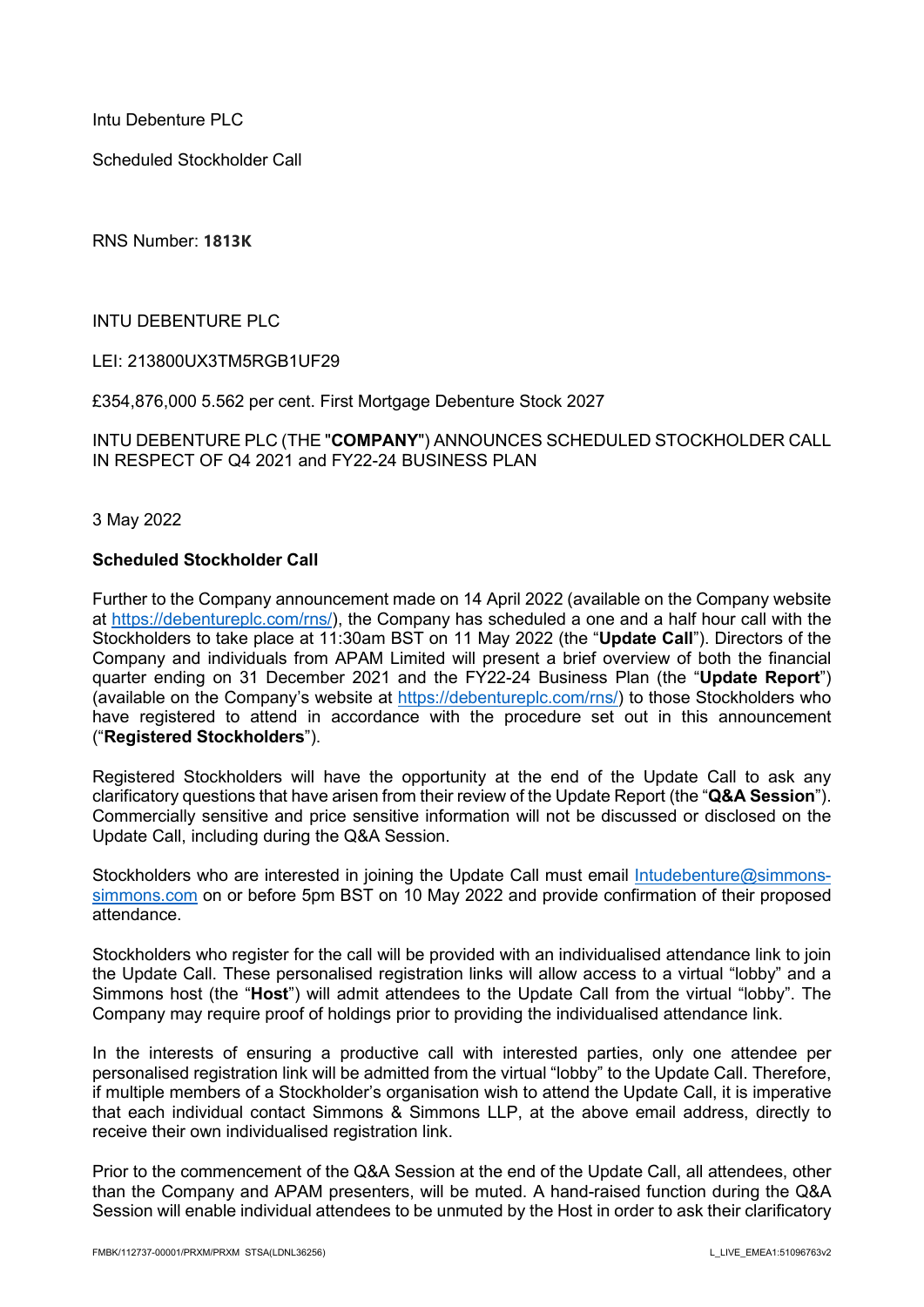questions in relation to the Update Report. For the purposes of the recording of the Update Call, attendees asking questions will be expected to announce themselves and their organisation.

The Update Call will be recorded.

The Company will continue to keep Stockholders notified of any relevant developments in accordance with applicable law and regulation.

Capitalised terms used in this announcement and not otherwise defined shall have the meanings given to them in the Supplemental Trust Deed dated 30 July 2020 and the trust deed dated 5 October 2006 (as amended and supplemented from time to time and together with the Supplemental Trust Deed, the "**Trust Deed**") constituting the Stock and made between the Company, the Charging Subsidiaries (as defined in the Trust Deed), and The Law Debenture Trust Corporation p.l.c. (the "**Trustee**"), unless the context otherwise requires.

**Please note that the Trustee has not been involved in the preparation or formulation of the Update Report, this announcement or any announcement in respect of the Update Report and will not be participating in the Update Call and expresses no views or opinions on the Update Report or this announcement. Stockholders are advised to take their own legal, financial and/or tax advice in relation to the matters discussed on the Update Call and the Update Report.** 

Stockholders should contact the following for further information:

## **Company**

Simmons & Simmons LLP **Citypoint** 1 Ropemaker Street London EC2Y 9SS United Kingdom

Email: intu@simmons-simmons.com

Attention: James Taylor

## **Registrar**

Link Group PXS 1 Central Square 29 Wellington Street Leeds LS1 4DL United Kingdom

Telephone: +44 371 664 0300

(Calls are charged at the standard geographic rate and will vary by provider. Calls outside the United Kingdom will be charged at the applicable international rate. Open between 09:00 -17:30, Monday to Friday excluding public holidays in England and Wales)

Email: shareholderenquiries@linkgroup.co.uk